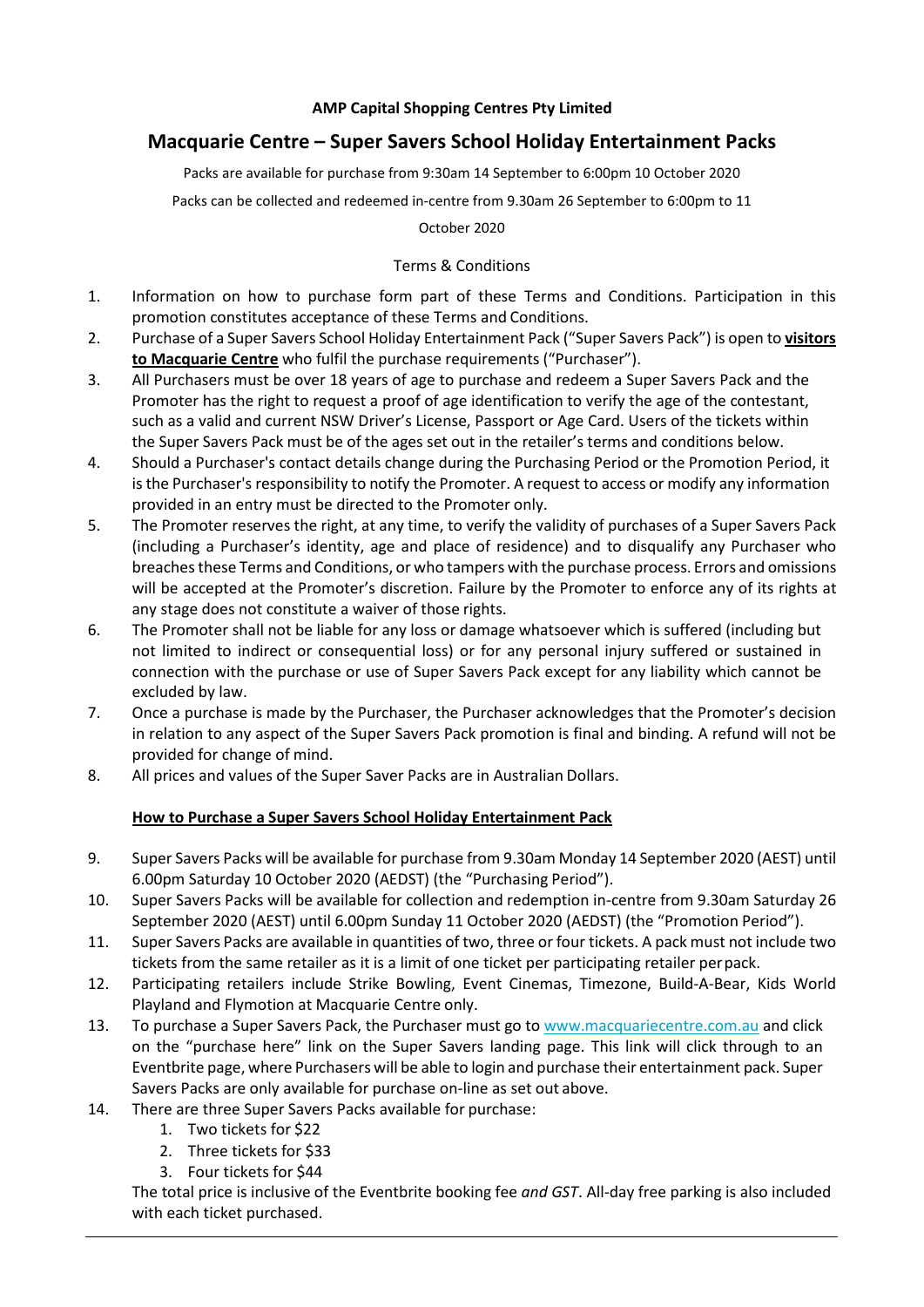- 15. Once the purchase has been made via Eventbrite, a validation email will be sent to the Purchaser to confirm the order.
- 16. To redeem the Super Savers Pack the Purchaser must:
	- i. provide evidence of the Eventbrite confirmation email along with proof of identification incentre at the Concierge located on Level 3 of Macquarie Centre during the centre's trading hours.
	- ii. select which tickets are to be included in the Super Savers Pack, based on the number of tickets pre-purchased. The total number of Build-A-Bear tickets must have been specified in the online form – **noting only one ticket can be selected per retailer per pack**. Concierge will provide complimentary all-day free parking tickets for every Super Saver ticket purchased at the time the Super Savers Pack is redeemed.
	- iii. Complimentary all-day free parking tickets are only valid for use from Saturday 26 September – Sunday 11 October inclusive. Any unused complimentary parking tickets at the end of the Promotion Period will be void.
- 17. The Super Savers Packs will be available while stocks last.
- 18. There will only be 300 Build-A-Bear Tickets available for redemption. Once all redeemed, another ticket to equal value must be selected.
- 19. If any Super Savers Pack (or part of the pack) is unavailable, the Promoter, in its discretion, reserves the right to substitute the pack or part of the pack to the equal value with anotherticket.
- 20. The Promoter's decision regarding eligibility for purchase of a Super Savers Pack and any substitution of tickets in a pack is final, and the Promoter will not enter into correspondence regarding the Super Savers Packs.
- 21. Individual tickets in Super Savers Packs must be redeemed during the Promotion Period. Any unused tickets will be void.
- 22. The offers and terms and conditions of the participating retailers are asfollows:
	- i. **Event Cinemas x1 Kids Movie Ticket**:
		- a. Super Saver ticket must be presented at the box office to redeem entry;
			- b. Tickets not valid after 5pm Saturdays;
			- c. Tickets are redeemable for standard seats only and do not include recliner seats, "Your Cinema Your Way" cinema seats or "Event Junior" sessions;
			- d. Valid for children aged  $4 15$  years.
	- **ii. Strike Bowling x1 Game of Bowling OR Laser Tag:**
		- a. Super Saver ticket must be presented at the counter to redeem entry;
		- b. Entry is subject to lane availability;
		- c. Valid for ages  $4 15$  years.

## iii. **Timezone 30 Minutes Time Play and 200 x Powertickets**:

- a. Super Saver ticket must be presented at counter to redeem entry;
- b. Time Play is valid for 1 person only;
- c. No additional Powertickets can be won;
- d. Limited to 30 minutes Time Play on Red & Yellow swipers only;
- e. Available for all ages.

## iv. **Build-A-Bear x1 Furry Friend Bear**:

- a. Super Saver ticket must be presented in store to redeem Furry Friend;
- b. Ticket valid on \$18 Lil Pudding, Lil Brownie or \$18 store credit on ANY Furry Friend;
- c. Ticket not valid for clothes and accessories. Clothes and accessories soldseparately;
- d. Valid for all ages.

## **v. Kids World Playland:**

- a. Redeemable for 1 x General Entry (unlimited playtime);
- b. Super Saver ticket must be presented to redeem entry;
- c. Children and adults must wear socks;
- d. Valid for  $3 11$  year old's further conditions apply see in store for details;
- e. No external food or drinks permitted.

## **vi. Flymotion:**

a. Redeemable for 1 x 8-minute jump on the Bungy Trampoline;